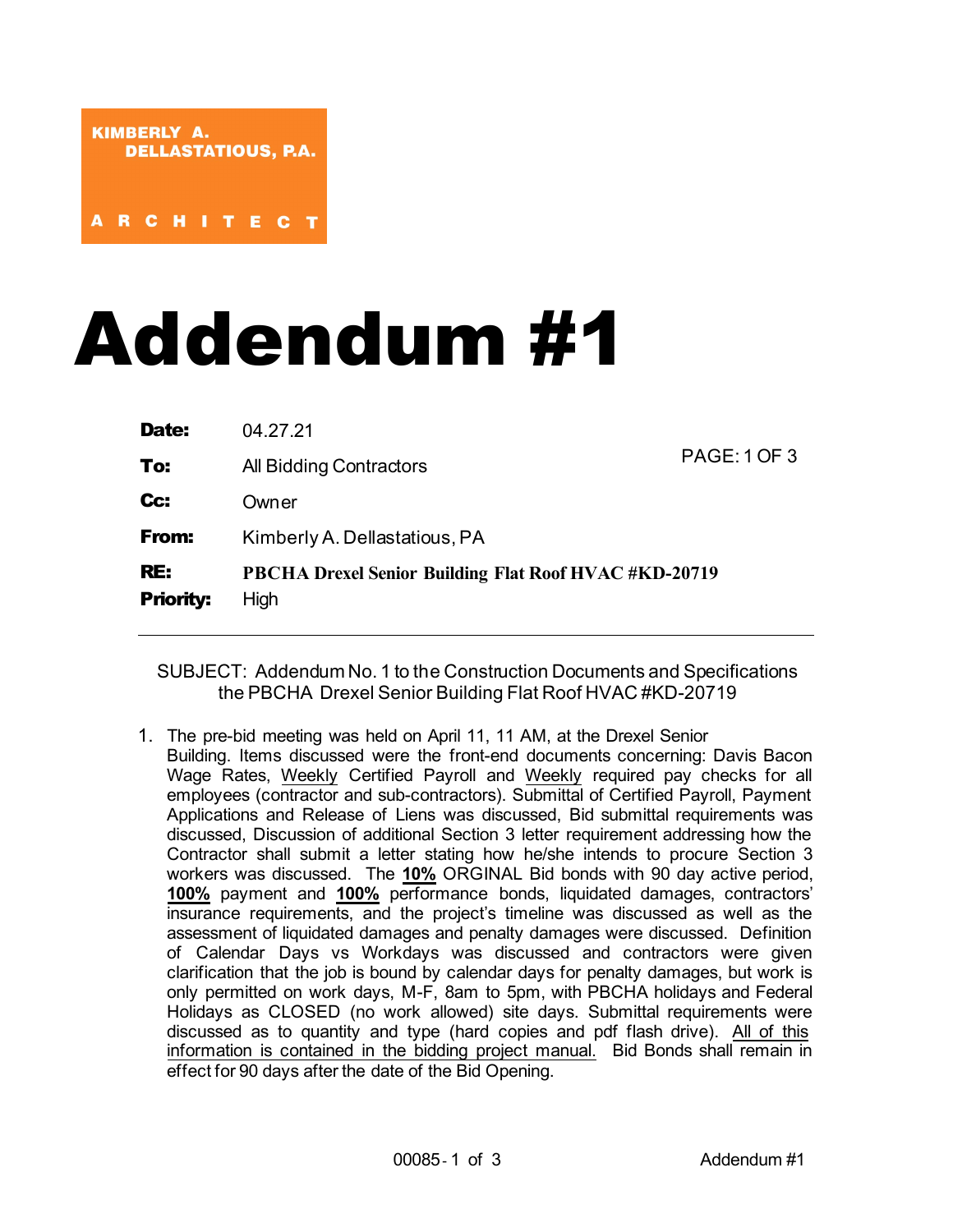- 2. A General Contractor will be the prime contractor for this project. The General Contractor will be the entity that will sign the contract with the PBCHA and will be the entity responsible for submitting the bid and for providing the required bonds, and for submitting all certified payrolls on the project.
- 3. Discussion was had about the means and methods of doing the demolition work of the flat roof and existing HVAC and of the transporting of the old and new materials to the flat deck. Due to this work, a crane will be necessary to transport materials to and from the roof. A crane is allowed on this project. The contractor must set up an approved area for the crane. If there are any storm warnings during this project, the crane must be broken down and secured.
- 4. At no time will any materials or equipment be allowed to rest on the newly installed shingles on the sloped roofing areas. No exceptions.
- 5. Sheet E2.2 notes have been revised.
- 6. There was a typo on the HVAC Equipment Schedule on sheet M3.0. The outdoor unit model number is incorrect. The correct model number is CA14NA01800G.
- 7. The contractor shall set up and install a portable HVAC unit in each apt unit prior to the HVAC unit will being shut down. At NO time will an apt unit be allowed to not have HVAC functioning in the unit. We are assuming that 4 apt. units at a time will be shut down due to the stacking geometry of the building. Thus, we will require that you have 5 portable HVAC units available for the project. The contractor is to set up the portable unit which includes securing full height 3/4" window plywood panel with duct opening to outside to exhaust the hot air. The unit must be capable of cooling the apt. At the end of the project, the contractor is to turn over these units to the housing authority. **This scope of work is an addition to the original bid docs.**
- 8. A mobile boom lift will be allowed on this project. The boom lift must be attended by a worker on a continuous basis and must be locked up in the secured staging area when it is not being attended to.
- 9. Discussion of all broken curbs and cracked sidewalks caused by any contractor equipment, demo trucks, or trash dumpsters, shall be repaired by the contractor prior to project closeout.
- 10. No Contractor equipment shall be parked in parking spaces without approval of the PBCHA. Notice may be properly given to the PBCHA so that tenant cars are not to be parked during an 8-5 timeline if the building you are working on my cause a site safety issue for that time period during that day.
- 11. Accepted 10 year all parts and labor warranties extended service agreements by Trinity and by JB & Associates Extended Warranties, LLC. T-stat is to be included in the parts section. No deductible. Any other service agreements must be submitted for approval.